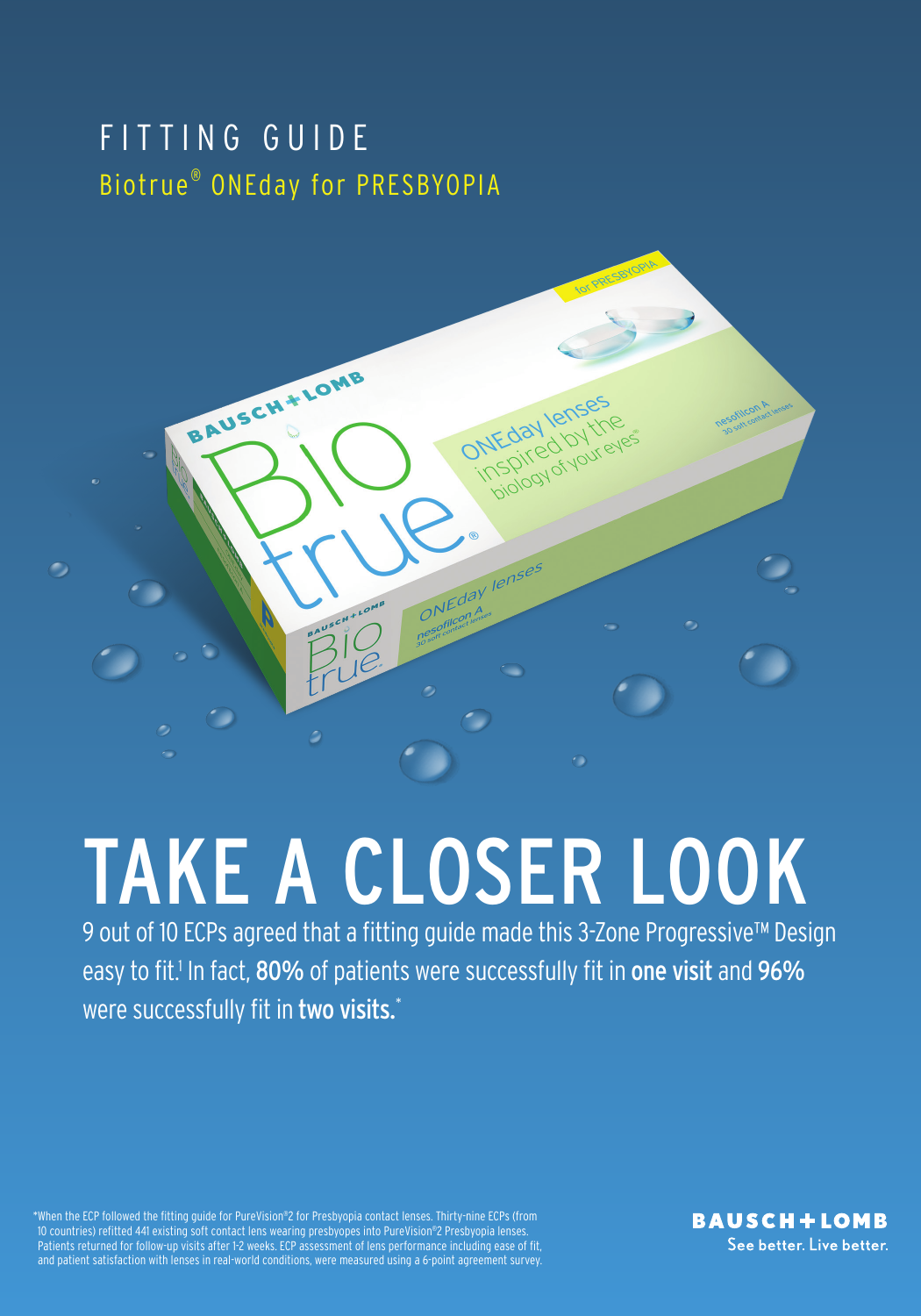## 3-ZONE PROGRESSIVE™ DESIGN

Seamless transitions between the three zones

#### $NEAR$   $-$

91% of patients report clear vision<sup>2</sup>

#### INTERMEDIATE

96% of patients report clear vision<sup>2</sup>

### DISTANCE -

95% of patients

#### 2 ADD POWERS

Simplified fit with a low Add up to +1.50D and a high Add up to+2.50D

#### report clear vision<sup>2</sup> PATENTED DEHYDRATION BARRIER

Maintains nearly 100% of lens moisture for a full 16 hours<sup>1</sup>

## ADD SELECTION: FOR INITIAL LENS FITTING

| <b>SPECTACLE ADD</b> | <b>BOTH EYES</b> |
|----------------------|------------------|
| $+0.75D$ to $+1.50D$ | Low Add          |
| $+1.75D$ to $+2.50D$ | High Add         |

## SUGGESTED PATIENT CRITERIA

- Good motivation and realistic expectations
- Refractive astigmatism no greater than -1.00D

# Select initial lenses

- Update spectacle refraction and Add power
- Determine ocular dominance for distance vision
- Select contact lens distance prescription based on spherical equivalent from spectacle Rx, adjusted for vertex distance if necessary
- Choose trial contact lenses based on the above calculation and select Add

# Evaluate initial lenses

- Allow trial lenses to equilibrate for at least 10 minutes before assessing fit and vision
- Evaluate distance and near vision binocularly in normal room illumination
- If vision at distance and near are satisfactory, dispense lenses and schedule follow-up exam within 1-2 weeks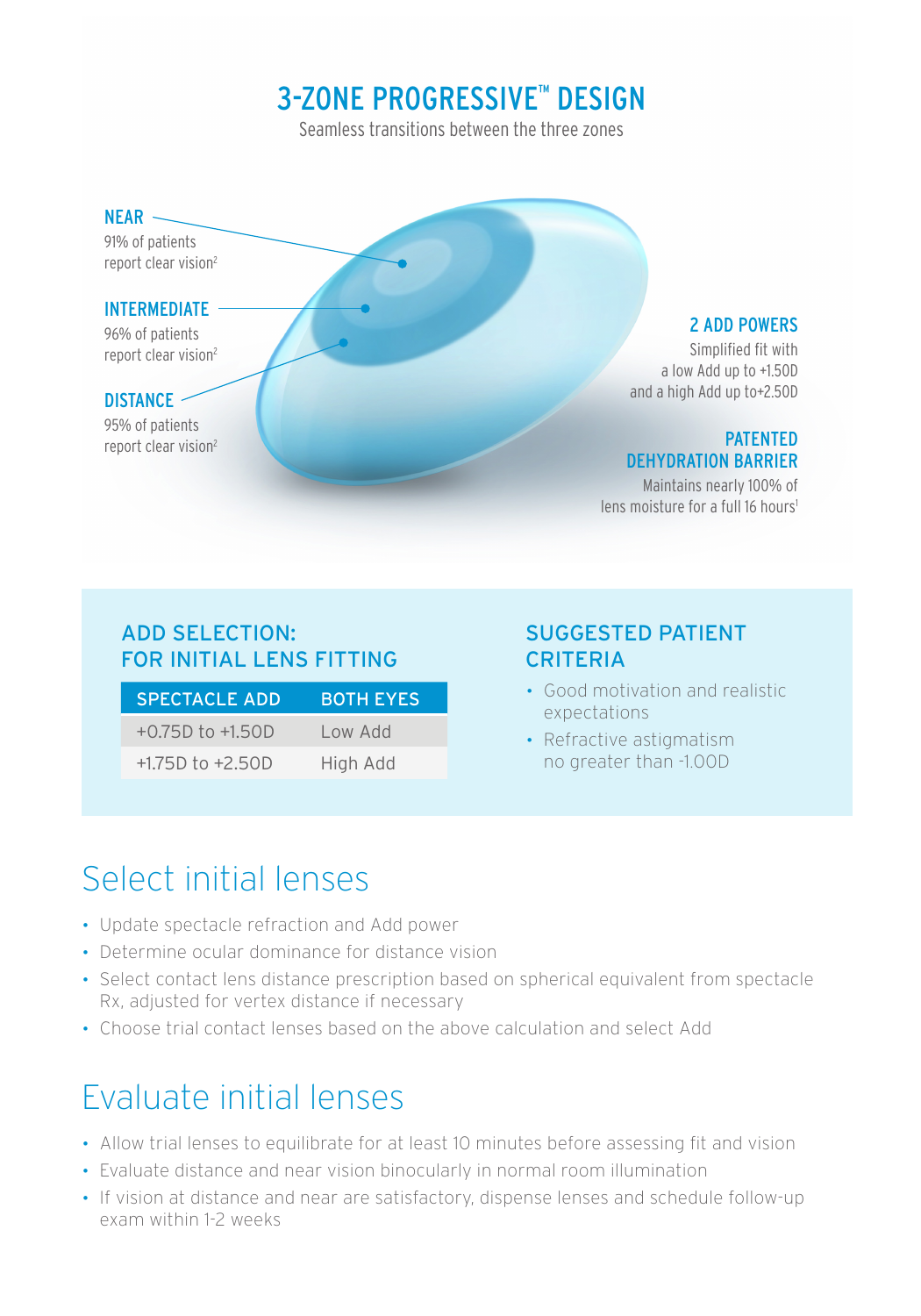## NEAR VISION

|                                                                                                                                                                                                                                                                   |                      | <b>DOMINANT EYE</b> | <b>NON-DOMINANT EYE</b> |
|-------------------------------------------------------------------------------------------------------------------------------------------------------------------------------------------------------------------------------------------------------------------|----------------------|---------------------|-------------------------|
|                                                                                                                                                                                                                                                                   | Initial Lens         | Low Add             | Low Add                 |
| ADDS                                                                                                                                                                                                                                                              | Refinement 1 Low Add |                     | High Add                |
| $\sum_{i=1}^{n}$<br><b>Refinement 2:</b> If vision is still unsatisfactory, make small changes by<br>$\geq$<br>adding +0.25D at a time to non-dominant eye (wearing High Add lens)<br>using bandbeld lenses, and continue evaluating vision binocularly in normal |                      |                     |                         |

**Refinement 2:** If vision is still unsatisfactory, make small changes by adding +0.25D at a time to non-dominant eye (wearing High Add lens) using handheld lenses, and continue evaluating vision binocularly in normal room illumination. Adjust contact lens power when vision is satisfactory.

|                                                                                                                                                                                                                                                     |              | <b>DOMINANT EYE</b> | <b>NON-DOMINANT EYE</b>            |
|-----------------------------------------------------------------------------------------------------------------------------------------------------------------------------------------------------------------------------------------------------|--------------|---------------------|------------------------------------|
|                                                                                                                                                                                                                                                     | Initial Lens | High Add            | High Add                           |
| ADDS                                                                                                                                                                                                                                                | Refinement 1 | High Add            | Add +0.25D to the non-dominant eye |
| HOH<br><b>Refinement 2:</b> If vision is still unsatisfactory, make small changes by<br><b>TWO</b><br>adding +0.25D at a time to non-dominant eye using handheld lenses,<br>and continue evaluating vision binocularly at normal room illumination. |              |                     |                                    |

**Refinement 2:** If vision is still unsatisfactory, make small changes by adding +0.25D at a time to non-dominant eye using handheld lenses, and continue evaluating vision binocularly at normal room illumination. Adjust contact lens power when vision is satisfactory.

## DISTANCE VISION

|                         |                                                                                                                                                                                                                                                                   | <b>DOMINANT EYE</b>                | NON-DOMINANT EYE, |  |
|-------------------------|-------------------------------------------------------------------------------------------------------------------------------------------------------------------------------------------------------------------------------------------------------------------|------------------------------------|-------------------|--|
|                         | Initial Lens                                                                                                                                                                                                                                                      | Low Add                            | Low Add           |  |
| <b>ADDS</b>             | Refinement 1                                                                                                                                                                                                                                                      | Biotrue <sup>®</sup> ONEday sphere | Low Add           |  |
| $\geq$<br>$\frac{1}{2}$ | <b>Refinement 2:</b> If vision is still unsatisfactory, make small changes by adding<br>-0.25D at a time to dominant eye (wearing Biotrue <sup>®</sup> ONEday spherical lens)<br>using bandhold lonses, and continue ovaluating vision binosularly in normal room |                                    |                   |  |

**Refinement 2:** If vision is still unsatisfactory, make small changes by adding -0.25D at a time to dominant eye (wearing Biotrue® ONEday spherical lens) using handheld lenses, and continue evaluating vision binocularly in normal room illumination. Adjust contact lens power when vision is satisfactory.

|                         |                                                                                                                                                                                                                                | <b>DOMINANT EYE</b> | <b>NON-DOMINANT EYE</b> |  |
|-------------------------|--------------------------------------------------------------------------------------------------------------------------------------------------------------------------------------------------------------------------------|---------------------|-------------------------|--|
|                         | Initial Lens                                                                                                                                                                                                                   | High Add            | High Add                |  |
| <b>ADDS</b>             | Refinement 1 Low Add                                                                                                                                                                                                           |                     | High Add                |  |
| $ \vec{e} $<br>Œ<br>TWO | <b>Refinement 2:</b> If vision is still unsatisfactory, make small changes by<br>adding -0.25D at a time to dominant eye (wearing Low Add lens) using<br>handbeld lenses, and continue evaluating vision binocularly in normal |                     |                         |  |

**Refinement 2:** If vision is still unsatisfactory, make small changes by adding -0.25D at a time to dominant eye (wearing Low Add lens) using handheld lenses, and continue evaluating vision binocularly in normal room illumination. Adjust contact lens power when vision is satisfactory.

OT OM.